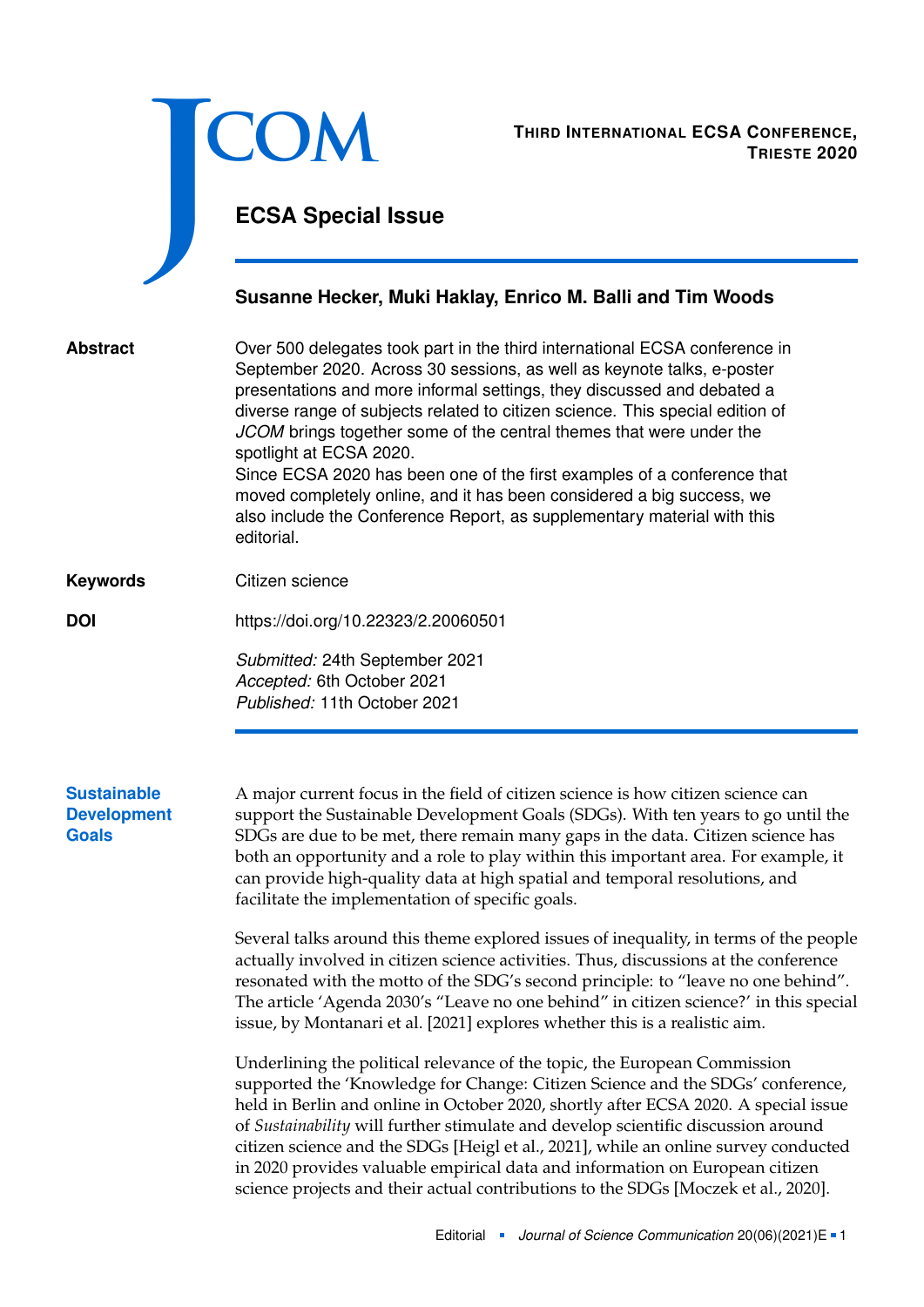| . .<br>×<br>w<br>٧ |  |
|--------------------|--|

The potential for citizen science in the field of health is another rapidly growing area of interest. This was reflected in the conference programme, with diverse contributions related to this subject. One focused on the field of so-called 'patient science', a new citizen science approach for medical and health research where scientists and citizen scientists co-create, plan and implement research, for example a study on a chronic disease. At the other end of the engagement spectrum, a platform called 'Crowdience' crowdsources information about chronic pain, and reveals the potential for this to identify issues relevant to people's everyday lives.

Citizen science in health research also raises ethical questions, however, and these need thorough consideration. The article 'Investigating the process of ethical approval in citizen science research: the case of public health' by Ficorilli et al. [\[2021\]](#page-3-3), captures just one of the discussions that took place during the conference. Together, these highlight the potential, and need, for further developments in this relatively new area of investigation, both on the level of projects looking at health issues (e.g., opportunities and project design) and on the meta-level (e.g., wider ethical issues). This topic was one that participants wished to see debated further in future conferences and discussions, together with legal issues that are relevant to, but not limited to, health and citizen science. The formation at the conference of the new ECSA working group, Citizen Science For Health,<sup>[1](#page-0-0)</sup> is a significant step towards making this happen.

## **Citizen social science**

The ECSA 2020 conference included many discussions that fall under the umbrella term 'citizen social science': research that provides an opportunity to focus on the social construction of social reality. This perspective requires interpretation and understanding of socio-cultural meaning, communication and social action. Consequently, citizen social science is well positioned to take citizens' social concerns and issues as its main thematic focal point, and consider citizens' participation as a key feature of all stages of the research process, from project design to co-evaluation of projects. Campos, Monteiro and Carvalho [\[2021\]](#page-3-4) explore this further in their article, 'Citizen social science or the public participation in social science research'.

The differentiation of terminology between citizen science or citizen social science might not be relevant for all participants. However, it provides socially relevant perspectives to be debated by researchers, policy-makers and funders. Indeed, a survey of conference participants revealed the desire to discuss citizen social science further, including a greater focus on the connection of social movements and citizen science, and how artists contribute to citizen science.

## **The science of citizen science**

As well as considering the application of citizen science in myriad fields, ECSA's biennial conferences also provide a chance to take stock of how the field itself — the science of citizen science — is advancing. Much of the current thinking was captured in the recent book, *The Science Of Citizen Science*, by Vohland et al. [\[2021\]](#page-3-5), and several of the papers in this special issue offer reflections on this theme.

<sup>1</sup>[https://ecsa.citizen-science.net/working-groups/citizen-science-for-health/.](https://ecsa.citizen-science.net/working-groups/citizen-science-for-health/)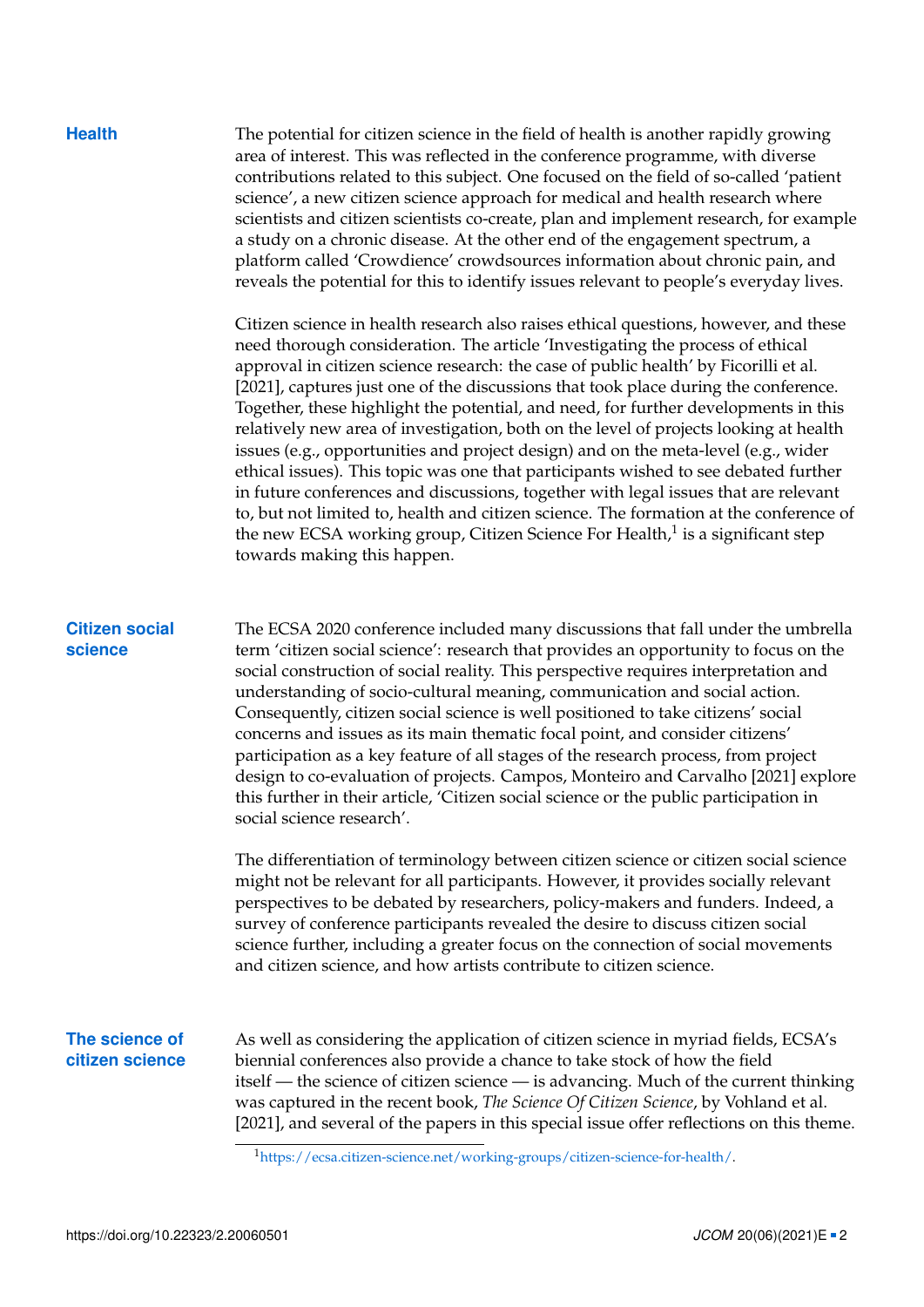In "Gamification for Social Perception: Introducing Scientific Literacy to Dabblers in Citizen Science", Emilio Velis et al. describe PACMAC, a card-based cooperative card game aimed at introducing dabblers to hypothesis and falsifiability concepts through the visualization of a social perception map.

"Citizen Science Impact Pathways for a Positive Contribution to Public Participation in Science" by Artemis Skarlatidou and Muki Haklay present the H2020-funded DITOs project and discuss the use of logic models in citizen science. They share the project's assumptions, design considerations for deeper engagement and its impact pathways demonstrating how logic models can be utilised in citizen science to monitor programme effectiveness and for their successful implementation.

In "Awareness, views and experiences of Citizen Science among Swedish researchers — two surveys", Pavel Bína et al. show that CS is a far from well-known concept among Swedish researchers. And while those who have heard about CS are generally positive towards it, researchers overall are hesitant to invite citizens to take part in the research process.

## **Insights from citizen science projects**

ECSA 2020 was also a chance for researchers from across Europe to share the latest findings from their citizen science projects. A great many projects were showcased during the thematic sessions and e-poster sessions, and several of these are captured in full in this special issue. For example, Hager et al. [\[2021\]](#page-3-6) provide insights from WeObserve, an EU-funded project that sought to strengthen the awareness, acceptability and sustainability of citizen observatories in Europe, by establishing a knowledge platform to share and highlight best practices, and to identify and address challenges to inform practitioners, policy-makers and funders of future citizen observatories.

Heinisch's article focuses on the citizen linguistics project 'German in Austria', which tests the co-creation approach — integrating citizens in the entire research process — and combines different forms of public participation, including a "linguistic treasure hunt", in which citizens collect and analyse data on linguistic landscapes [Heinisch, [2021\]](#page-3-7).

Celino et al. [\[2021\]](#page-3-8) look at a recurrent theme in citizen science: participant motivation. Drawing on their experiences from the TESS network (Telescope Encoder and Sky Sensor), which is focused on fighting light pollution, they present their methodology for studying the motivations of citizen science participants, which uses a conversational survey toolkit called Coney. And Diviacco et al. [\[2021\]](#page-3-9) examine another topic familiar to many in the field; crowdsourcing. Their article draws lessons from the MaDCrow project (Marine Data Crowdsourcing), an innovative technological infrastructure for the acquisition, integration and dissemination of data on the marine ecosystem of the Gulf of Trieste. As well as gathering data, this tool aims to increase public awareness of environmental Issues, especially climate change.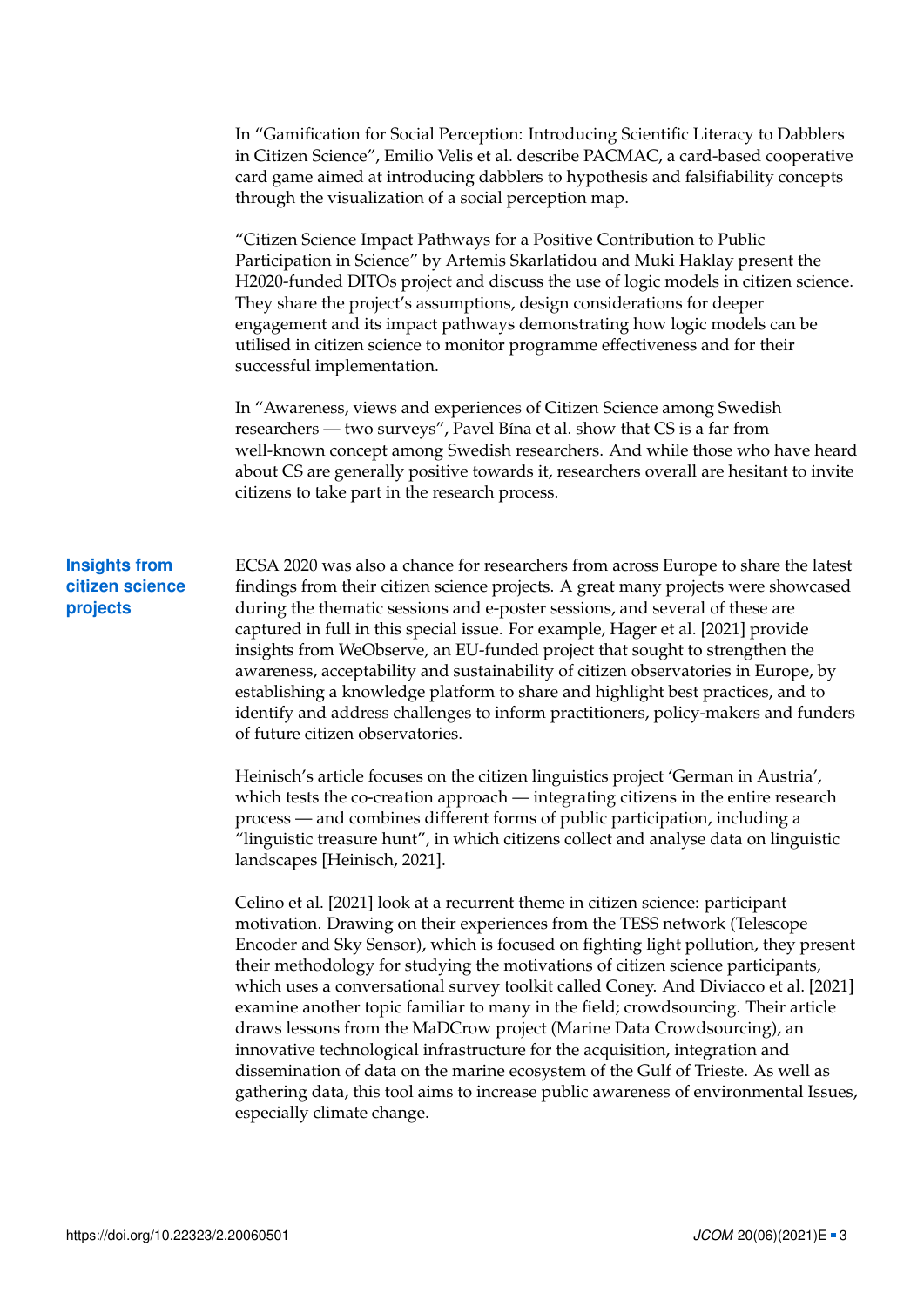<span id="page-3-9"></span><span id="page-3-8"></span><span id="page-3-7"></span><span id="page-3-6"></span><span id="page-3-5"></span><span id="page-3-4"></span><span id="page-3-3"></span><span id="page-3-2"></span><span id="page-3-1"></span><span id="page-3-0"></span>

| <b>Conclusions</b> | The articles in this JCOM special issue reflect just some of the many that captured<br>the attention of delegates at ECSA 2020. As the citizen science community in<br>Europe shifts its focus to the fourth ECSA conference in 2022, it will be fascinating<br>to see how they have developed over two years, as the field of citizen science<br>expands into new and increasingly diverse areas of research.                                                                                                                                                                                                                                                                                                                                                                                                                                                                                                                                                                                                                                                                                                                                                                                                                                                                                                                                                                                                                                                                                                                                                                                                                                                                                                                                                                                                                                                                                                                                                                                                                                                                                                                                                                                                                                                                                                                                                                                                                                                                                                                                                                                                                                                                                                                                                                                                                                                                                                                                                                                                                                             |
|--------------------|------------------------------------------------------------------------------------------------------------------------------------------------------------------------------------------------------------------------------------------------------------------------------------------------------------------------------------------------------------------------------------------------------------------------------------------------------------------------------------------------------------------------------------------------------------------------------------------------------------------------------------------------------------------------------------------------------------------------------------------------------------------------------------------------------------------------------------------------------------------------------------------------------------------------------------------------------------------------------------------------------------------------------------------------------------------------------------------------------------------------------------------------------------------------------------------------------------------------------------------------------------------------------------------------------------------------------------------------------------------------------------------------------------------------------------------------------------------------------------------------------------------------------------------------------------------------------------------------------------------------------------------------------------------------------------------------------------------------------------------------------------------------------------------------------------------------------------------------------------------------------------------------------------------------------------------------------------------------------------------------------------------------------------------------------------------------------------------------------------------------------------------------------------------------------------------------------------------------------------------------------------------------------------------------------------------------------------------------------------------------------------------------------------------------------------------------------------------------------------------------------------------------------------------------------------------------------------------------------------------------------------------------------------------------------------------------------------------------------------------------------------------------------------------------------------------------------------------------------------------------------------------------------------------------------------------------------------------------------------------------------------------------------------------------------------|
| <b>References</b>  | Campos, R., Monteiro, J. and Carvalho, C. (2021). 'Engaged Citizen Social Science<br>or the public participation in social science research'. JCOM 20 (6), A07.<br>https://doi.org/10.22323/2.20060206.<br>Celino, I., Re Calegari, G., Scrocca, M., Zamorano, J. and González Guardia, E.<br>(2021). 'Participant motivation to engage in a citizen science campaign: the case<br>of the TESS network'. JCOM 20 (6), A04.<br>https://doi.org/10.22323/2.20060203.<br>Diviacco, P., Nadali, A., Nolich, M., Molinaro, A., Iurcev, M., Carbajales, R.,<br>Busato, A., Pavan, A., Grio, L. and Malfatti, F. (2021). 'Citizen science and<br>crowdsourcing in the field of marine scientific research — the MaDCrow<br>project'. JCOM 20 (6), A10. https://doi.org/10.22323/2.20060209.<br>Ficorilli, A., Maccani, G., Balestrini, M., Biggeri, A., De Marchi, B.,<br>Froeling, F. E. M., Gignac, F., Grazuleviciene, R., Hoek, G., Kanduč, T.,<br>Kocman, D., Righi, V. and Basagaña, X. (2021). 'Investigating the process of<br>ethical approval in citizen science research: the case of Public Health'. JCOM 20<br>(6), A05. https://doi.org/10.22323/2.20060204.<br>Hager, G., Gold, M., Wehn, U., Ajates, R., See, L., Woods, M., Tsiakos, C., Masó, J.,<br>Fraisl, D., Moorthy, I., Domian, D. and Fritz, S. (2021). 'Onto new horizons:<br>insights from the WeObserve project to strengthen the awareness, acceptability<br>and sustainability of Citizen Observatories in Europe'. JCOM 20 (6), A02.<br>https://doi.org/10.22323/2.20060201.<br>Heigl, F., Fritz, S., Dörler, D. and Voigt-Heucke, S. L. (2021). 'Special issue 'Citizen<br>science and the role in sustainable development". Sustainability. Forthcoming.<br>URL: https://www.mdpi.com/journal/sustainability/special_issues/citi<br>zen_sci_sus (visited on 25th August 2021).<br>Heinisch, B. (2021). 'Reaching the limits of co-creation in citizen<br>science — exemplified by the linguistic citizen humanities project 'On<br>everyone's mind and lips — German in Austria". JCOM 20 (6), A06.<br>https://doi.org/10.22323/2.20060205.<br>Moczek, N., Voigt-Heucke, S., Mortega, K., Cartas, C. F. and Knobloch, J. (2020).<br>'First insights into the survey: the contribution of European Citizen Science<br>projects to the UN Sustainable Development Goals (SDGs)'. In: Knowledge for<br>change: a decade of Citizen Science (2020–2030) in support of the SDGs conference<br>(Berlin, Germany, 14th-15th October 2020).<br>https://doi.org/10.13140/RG.2.2.22011.34085.<br>Montanari, M., Jacobs, L., Haklay, M., Donkor, F. K. and Mondardini, M. R. (2021).<br>'Agenda 2030's, "Leave no one behind", in citizen science?' JCOM 20 (6), A08.<br>https://doi.org/10.22323/2.20060207.<br>Vohland, K., Land-Zandstra, A., Ceccaroni, L., Lemmens, R., Perelló, J., Ponti, M.,<br>Samson, R. and Wagenknecht, K., eds. (2021). The science of citizen science.<br>Cham, Switzerland: Springer International Publishing.<br>https://doi.org/10.1007/978-3-030-58278-4. |
|                    |                                                                                                                                                                                                                                                                                                                                                                                                                                                                                                                                                                                                                                                                                                                                                                                                                                                                                                                                                                                                                                                                                                                                                                                                                                                                                                                                                                                                                                                                                                                                                                                                                                                                                                                                                                                                                                                                                                                                                                                                                                                                                                                                                                                                                                                                                                                                                                                                                                                                                                                                                                                                                                                                                                                                                                                                                                                                                                                                                                                                                                                            |